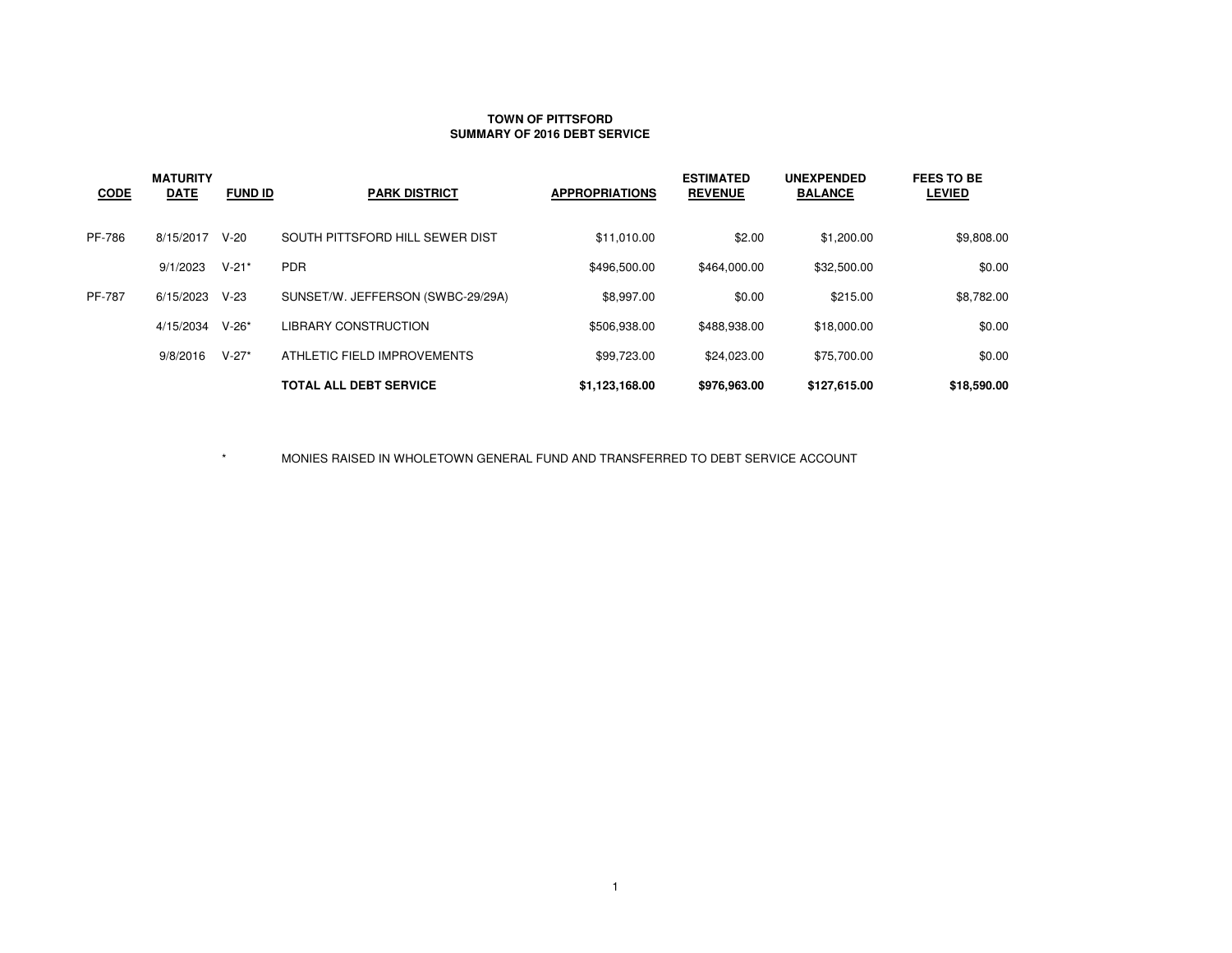# **TOWN OF PITTSFORD: LAND PURCHASE (V-13)**

|                                                                                                   | <b>ACTUAL 2013</b>                       | <b>ACTUAL 2014</b>                       | <b>BUDGET 2015</b>         | <b>BUDGET 2016</b>         |
|---------------------------------------------------------------------------------------------------|------------------------------------------|------------------------------------------|----------------------------|----------------------------|
| DEBT SERVICE : Revenue                                                                            |                                          |                                          |                            |                            |
| 2401 Interest<br>5031 Interfund Transfer<br><b>TOTAL REVENUE</b>                                  | \$6.08<br>\$71,810.00<br>\$71,816.08     | \$1.91<br>\$65,752.80<br>\$65,754.71     | \$0.00<br>\$0.00<br>\$0.00 | \$0.00<br>\$0.00<br>\$0.00 |
| 5999 APPROP FD BALANCE                                                                            | \$0.00                                   | \$0.00                                   | \$0.00                     | \$0.00                     |
| TOTAL LAND PURCHASE DEBT SERVICE                                                                  | \$71,816.08                              | \$65,754.71                              | \$0.00                     | \$0.00                     |
| <b>DEBT SERVICE: Appropriations</b>                                                               |                                          |                                          |                            |                            |
| 1380 Fiscal Agent Fees<br>4000 Expense                                                            | \$0.00                                   | \$0.00                                   | \$0.00                     | \$0.00                     |
| 9710 Serial Bonds<br>6000 Principal on Debt<br>7000 Interest on Debt<br><b>Total Serial Bonds</b> | \$65,000.00<br>\$8,710.00<br>\$73,710.00 | \$65,000.00<br>\$4,355.00<br>\$69,355.00 | \$0.00<br>\$0.00<br>\$0.00 | \$0.00                     |
| <b>TOTAL APPROPRIATIONS</b>                                                                       | \$73,710.00                              | \$69,355.00                              | \$0.00                     | \$0.00                     |

# **SUMMARY OF LAND PURCHASE (V-13) BUDGET**

|                             | <b>APPROPRIATION</b>            | <b>REVENUE</b>                     | <b>UNEXPENDED</b><br><b>BALANCE</b> | <b>AMOUNT TO BE</b><br>LEVIED IN FEES |
|-----------------------------|---------------------------------|------------------------------------|-------------------------------------|---------------------------------------|
|                             | \$0.00                          | \$0.00                             | \$0.00                              | \$0.00                                |
|                             | <b>ASSESSED</b><br><b>VALUE</b> | <b>FEES TO</b><br><b>BE LEVIED</b> | <b>FEE</b><br><b>RATE</b>           |                                       |
| <b>LAND PURCAHSE (V-13)</b> | \$2,990,963,384                 | \$0.00                             | \$0.00                              |                                       |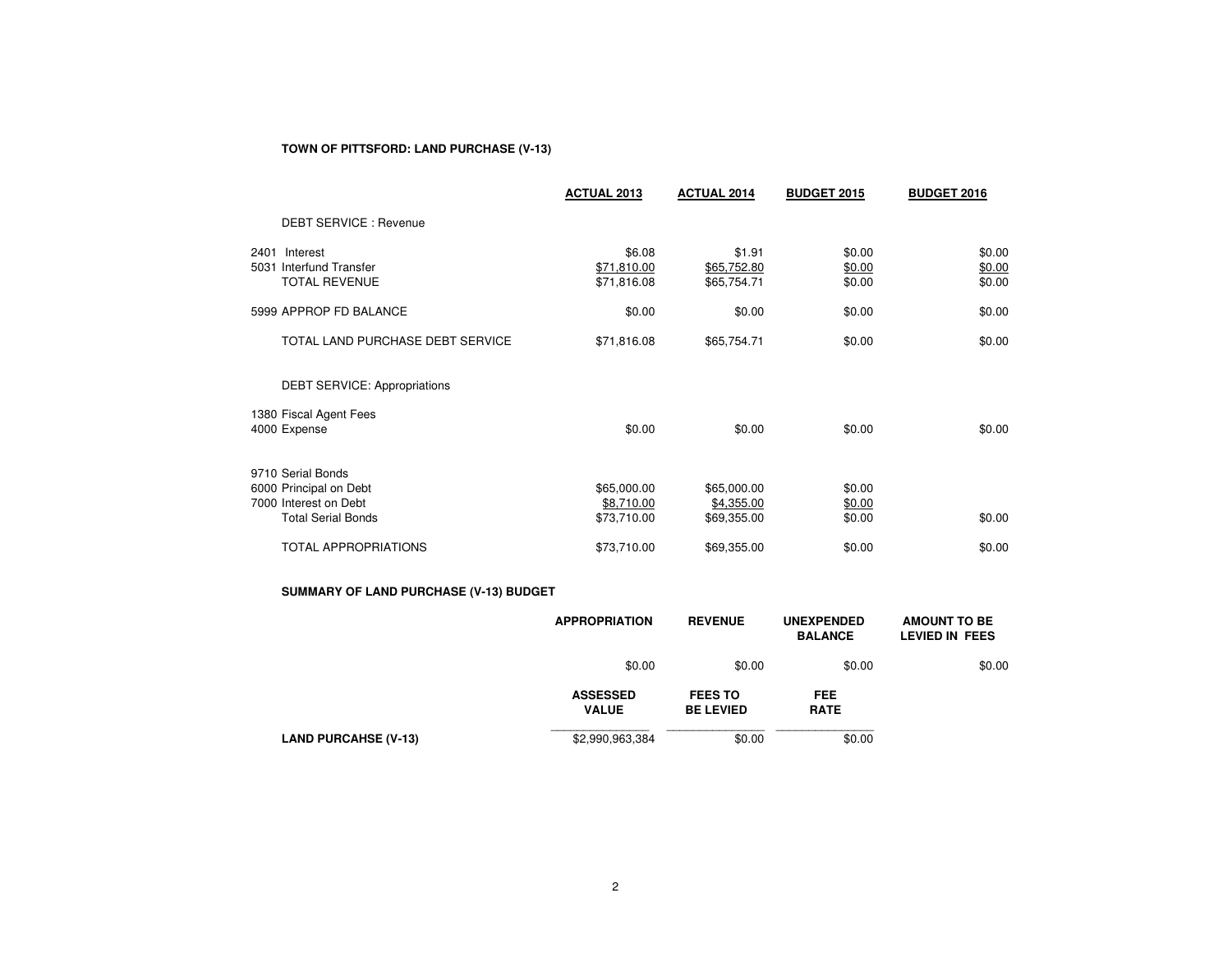#### **TOWN OF PITTSFORD: SOUTH PITTSFORD HILL SEWER**

|      |                                                                                                   | <b>ACTUAL 2013</b>                       | <b>ACTUAL 2014</b>                       | <b>BUDGET 2015</b>                       | <b>BUDGET 2016</b>                       |
|------|---------------------------------------------------------------------------------------------------|------------------------------------------|------------------------------------------|------------------------------------------|------------------------------------------|
|      | <b>DEBT SERVICE: Revenue</b>                                                                      |                                          |                                          |                                          |                                          |
| 2401 | 1001 Taxes<br>Interest<br><b>TOTAL REVENUE</b>                                                    | \$11,005.00<br>\$25.10<br>\$11,030.10    | \$9,500.00<br>\$7.99<br>\$9,507.99       | \$9,810.00<br>\$5.00<br>\$9,815.00       | \$0.00<br>\$2.00<br>\$2.00               |
|      | 5999 APPROP FD BALANCE                                                                            | \$0.00                                   | \$0.00                                   | \$1,700.00                               | \$1,200.00                               |
|      | TOTAL S. PIITSFORD HILL DEBT SERVICE                                                              | \$11,030.10                              | \$9,507.99                               | \$11,515.00                              | \$1,202.00                               |
|      | <b>DEBT SERVICE: Appropriations</b>                                                               |                                          |                                          |                                          |                                          |
|      | 1380 Fiscal Agent Fees<br>4000 Expense                                                            | \$0.00                                   | \$0.00                                   | \$0.00                                   | \$0.00                                   |
|      | 9710 Serial Bonds<br>6000 Principal on Debt<br>7000 Interest on Debt<br><b>Total Serial Bonds</b> | \$10,000.00<br>\$2,525.00<br>\$12,525.00 | \$10,000.00<br>\$2,020.00<br>\$12,020.00 | \$10,000.00<br>\$1,515.00<br>\$11,515.00 | \$10,000.00<br>\$1,010.00<br>\$11,010.00 |
|      | <b>TOTAL APPROPRIATIONS</b>                                                                       | \$12,525.00                              | \$12,020.00                              | \$11,515.00                              | \$11,010.00                              |

#### **SUMMARY OF SOUTH PITTSFORD HILL BUDGET**

|                                          | <b>APPROPRIATION</b>             | <b>REVENUE</b>                     | <b>UNEXPENDED</b><br><b>BALANCE</b> | <b>AMOUNT TO BE</b><br>LEVIED IN FEES |
|------------------------------------------|----------------------------------|------------------------------------|-------------------------------------|---------------------------------------|
|                                          | \$11,010.00                      | \$2.00                             | \$1,200.00                          | \$9,808.00                            |
|                                          | <b>NUMBER</b><br><b>OF UNITS</b> | <b>FEES TO</b><br><b>BE LEVIED</b> | <b>FEE</b><br><b>RATE</b>           |                                       |
| <b>SOUTH PITTSFORD HILL SEWER (V-20)</b> | 21.0                             | \$9,808.00                         | \$467.05                            |                                       |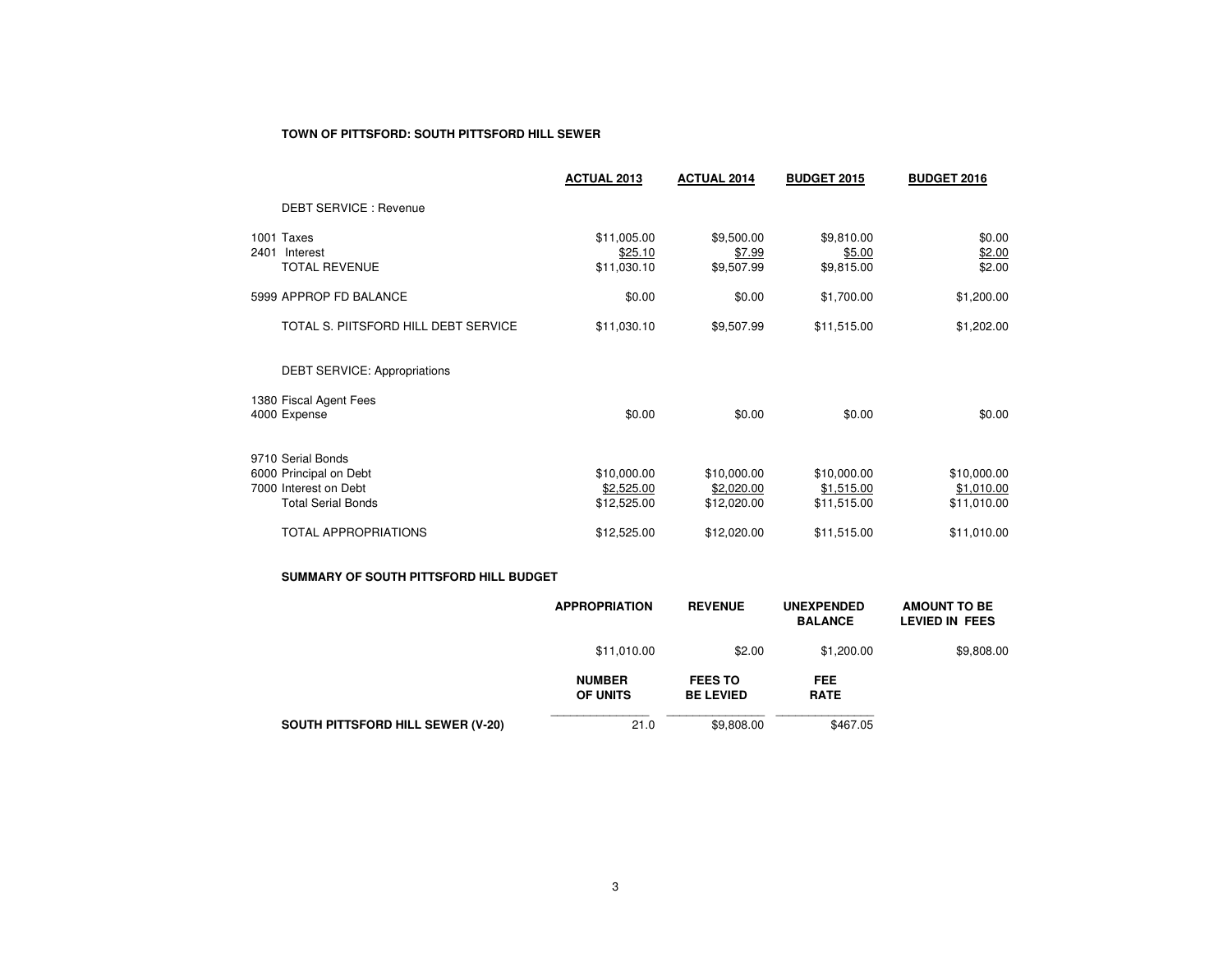### **TOWN OF PITTSFORD: PDR**

|                                                                                                                                  | <b>ACTUAL 2013</b>                                           | <b>ACTUAL 2014</b>                                           | <b>BUDGET 2015</b>                                           | <b>BUDGET 2016</b>                                           |
|----------------------------------------------------------------------------------------------------------------------------------|--------------------------------------------------------------|--------------------------------------------------------------|--------------------------------------------------------------|--------------------------------------------------------------|
| <b>DEBT SERVICE: Revenue</b>                                                                                                     |                                                              |                                                              |                                                              |                                                              |
| 2401 Interest<br>5031 Interfund Transfer<br><b>TOTAL REVENUE</b>                                                                 | \$604.13<br>\$459,625.00<br>\$460,229.13                     | \$239.03<br>\$460,200.00<br>\$460,439.03                     | \$100.00<br>\$462,300.00<br>\$462,400.00                     | \$75.00<br>\$463,925.00<br>\$464,000.00                      |
| 5999 APPROP FD BALANCE                                                                                                           | \$0.00                                                       | \$0.00                                                       | \$32,500.00                                                  | \$32,500.00                                                  |
| <b>TOTAL PDR</b>                                                                                                                 | \$460,229.13                                                 | \$460,439.03                                                 | \$494,900.00                                                 | \$496,500.00                                                 |
| <b>DEBT SERVICE: Appropriations</b>                                                                                              |                                                              |                                                              |                                                              |                                                              |
| 1380 Fiscal Agent Fees<br>4000 Expense                                                                                           | \$0.00                                                       |                                                              | \$1,500.00                                                   | \$1,500.00                                                   |
| 9710 Serial Bonds<br>6000 Principal on Debt<br>7000 Interest on Debt<br><b>Total Serial Bonds</b><br><b>TOTAL APPROPRIATIONS</b> | \$310,000.00<br>\$179,725.00<br>\$489,725.00<br>\$489,725.00 | \$320,000.00<br>\$171,200.00<br>\$491,200.00<br>\$491,200.00 | \$335,000.00<br>\$158,400.00<br>\$493,400.00<br>\$494,900.00 | \$350,000.00<br>\$145,000.00<br>\$495,000.00<br>\$496,500.00 |
| <b>SUMMARY OF PDR (V-21)</b>                                                                                                     |                                                              |                                                              |                                                              |                                                              |
|                                                                                                                                  | <b>APPROPRIATION</b>                                         | <b>REVENUE</b>                                               | <b>UNEXPENDED</b><br><b>BALANCE</b>                          | <b>AMOUNT TO BE</b><br><b>LEVIED IN FEES</b>                 |
|                                                                                                                                  | \$496,500.00                                                 | \$464,000.00                                                 | \$32,500.00                                                  | \$0.00                                                       |
|                                                                                                                                  | <b>ASSESSED</b><br><b>VALUE</b>                              | <b>FEES TO</b><br><b>BE LEVIED</b>                           | <b>FEE</b><br><b>RATE</b>                                    |                                                              |
| PURCHASE of DEVELOPMENT RIGHTS (V-21)                                                                                            | \$2,990,963,384                                              | \$0.00                                                       | \$0.00                                                       |                                                              |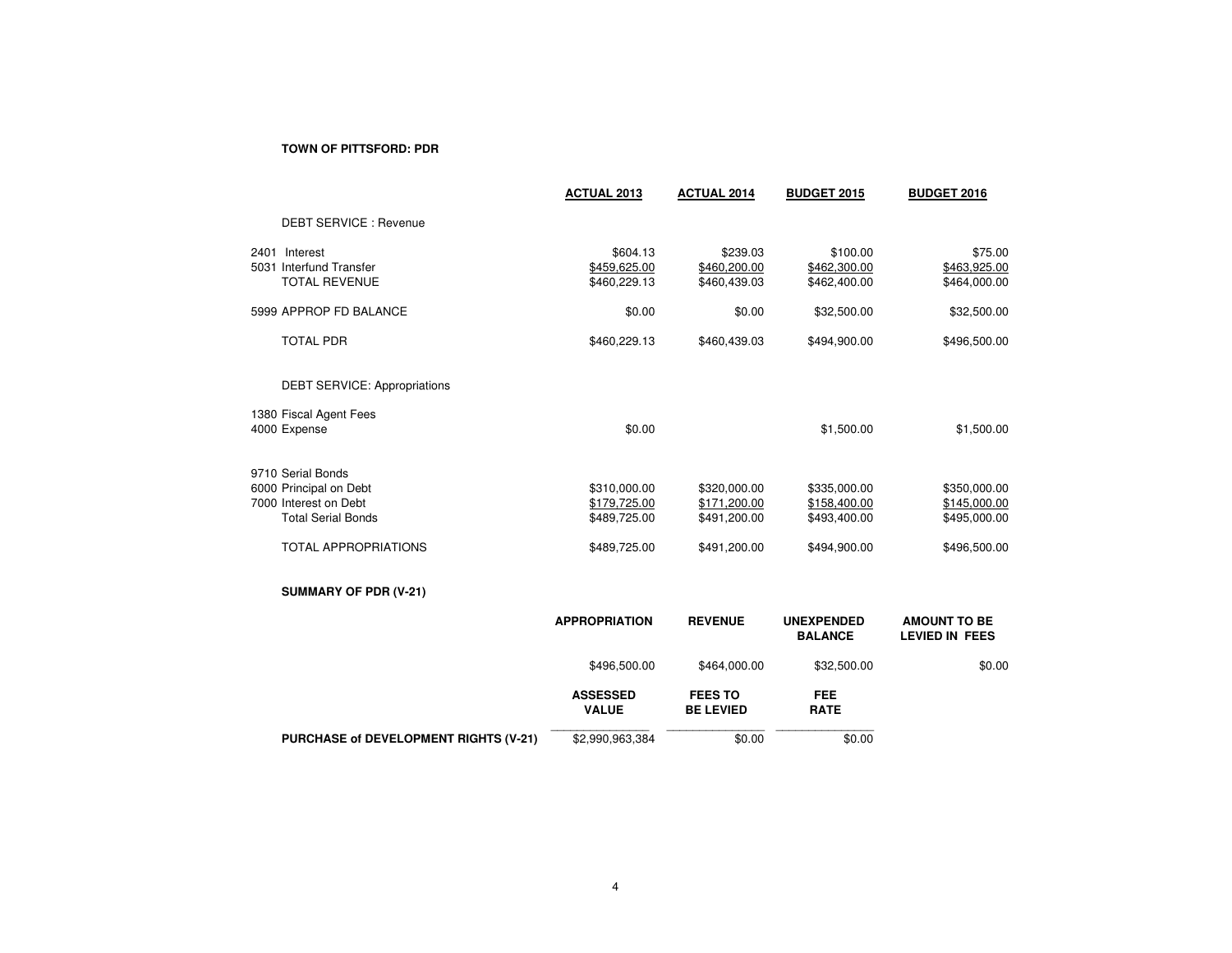# **TOWN OF PITTSFORD: SUNSET/WEST JEFFERSON (SWBC-29/29A)**

|                                                                                                                                               | <b>ACTUAL 2013</b>                                   | <b>ACTUAL 2014</b>                                   | <b>BUDGET 2015</b>                                   | <b>BUDGET 2016</b>                                   |
|-----------------------------------------------------------------------------------------------------------------------------------------------|------------------------------------------------------|------------------------------------------------------|------------------------------------------------------|------------------------------------------------------|
| <b>DEBT SERVICE: Revenue</b>                                                                                                                  |                                                      |                                                      |                                                      |                                                      |
| 1001 Taxes<br>2401 Interest<br><b>TOTAL REVENUE</b>                                                                                           | \$9,585.00<br>\$12.46<br>\$9,597.46                  | \$9,313.00<br>\$4.44<br>\$9,317.44                   | \$9,055.00<br>\$0.00<br>\$9,055.00                   | \$0.00<br>\$0.00<br>\$0.00                           |
| 5999 APPROP FD BALANCE                                                                                                                        | \$0.00                                               | \$0.00                                               | \$215.00                                             | \$215.00                                             |
| TOTAL SUNSET/W. JEFFERSON                                                                                                                     | \$9,597.46                                           | \$9,317.44                                           | \$9,270.00                                           | \$215.00                                             |
| <b>DEBT SERVICE: Appropriations</b>                                                                                                           |                                                      |                                                      |                                                      |                                                      |
| 1380 Fiscal Agent Fees<br>4000 Expense                                                                                                        | \$0.00                                               | \$0.00                                               | \$0.00                                               | \$0.00                                               |
| 9720 Statuary Installment Bond<br>6000 Principal on Debt<br>7000 Interest on Debt<br><b>Total Serial Bonds</b><br><b>TOTAL APPROPRIATIONS</b> | \$6,816.00<br>\$2,998.88<br>\$9,814.88<br>\$9,814.88 | \$6,816.00<br>\$2,726.24<br>\$9,542.24<br>\$9,542.24 | \$6,816.00<br>\$2,454.00<br>\$9,270.00<br>\$9,270.00 | \$6,816.00<br>\$2,181.00<br>\$8,997.00<br>\$8,997.00 |
| <b>SUMMARY OF SUNSET/W. JEFFERSON</b>                                                                                                         |                                                      |                                                      |                                                      |                                                      |
|                                                                                                                                               | <b>APPROPRIATION</b>                                 | <b>REVENUE</b>                                       | <b>UNEXPENDED</b><br><b>BALANCE</b>                  | <b>AMOUNT TO BE</b><br><b>LEVIED IN FEES</b>         |
|                                                                                                                                               | \$8,997.00                                           | \$0.00                                               | \$215.00                                             | \$8,782.00                                           |
|                                                                                                                                               | <b>NUMBER</b><br><b>OF UNITS</b>                     | <b>FEES TO</b><br><b>BE LEVIED</b>                   | <b>FEE</b><br><b>RATE</b>                            |                                                      |
| SUNSET/W. JEFFERSON (V-23)                                                                                                                    | 14.0                                                 | \$8,782.00                                           | \$627.29                                             |                                                      |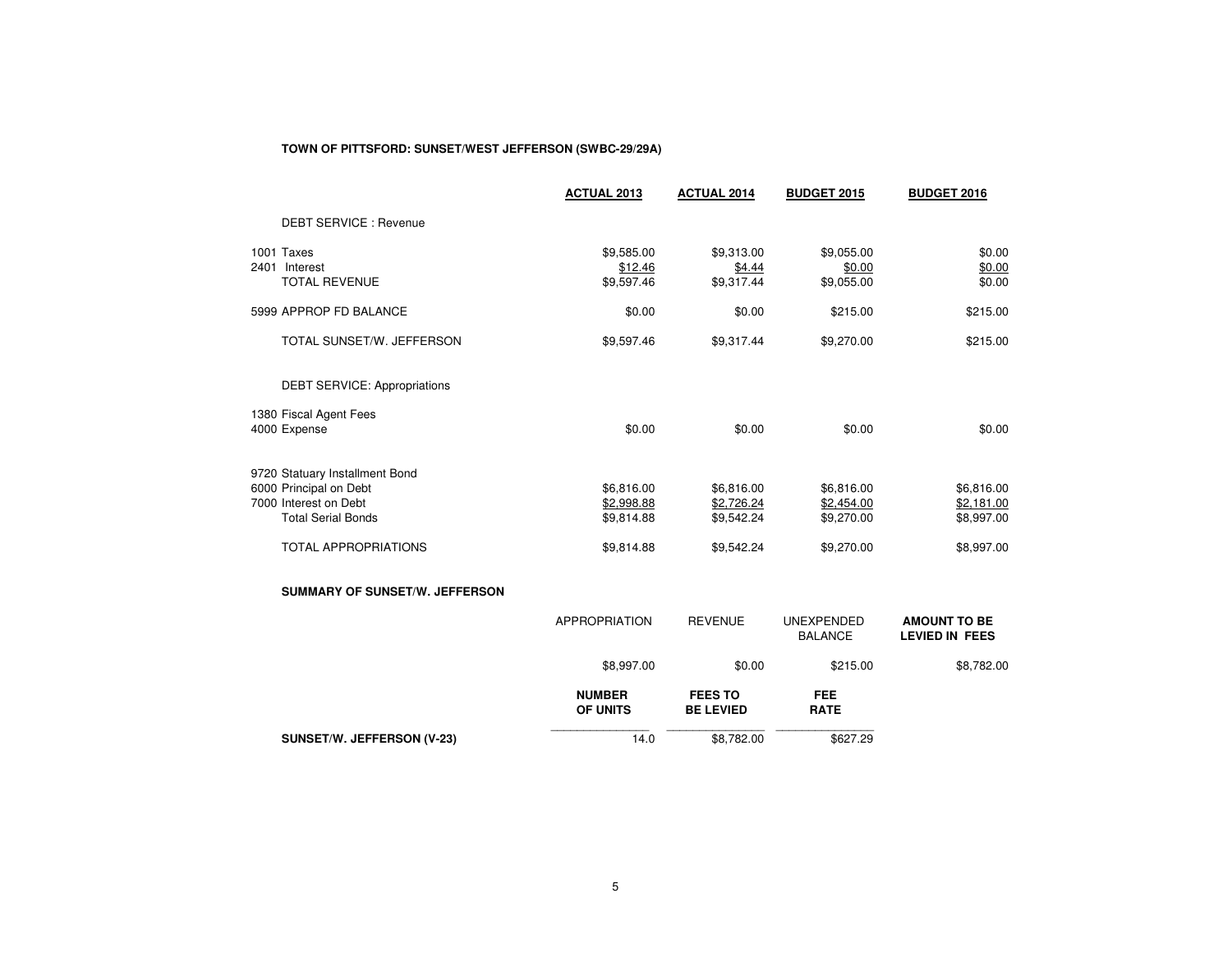#### **TOWN OF PITTSFORD: LIBRARY CONSTRUCTION**

|                                                                  | <b>ACTUAL 2013</b>                       | <b>ACTUAL 2014</b>                       | <b>BUDGET 2015</b>                       | <b>BUDGET 2016</b>                       |
|------------------------------------------------------------------|------------------------------------------|------------------------------------------|------------------------------------------|------------------------------------------|
| <b>DEBT SERVICE: Revenue</b>                                     |                                          |                                          |                                          |                                          |
| 2401 Interest<br>5031 Interfund Transfer<br><b>TOTAL REVENUE</b> | \$640.55<br>\$520,838.00<br>\$521,478.55 | \$284.18<br>\$521,557.00<br>\$521,841.18 | \$150.00<br>\$490,538.00<br>\$490,688.00 | \$100.00<br>\$488,838.00<br>\$488,938.00 |
| 5999 APPROP FD BALANCE                                           | \$0.00                                   | \$0.00                                   | \$17,000.00                              | \$18,000.00                              |
| TOTAL LIBRARY CONSTRUCTION                                       | \$521,478.55                             | \$521,841.18                             | \$507,688.00                             | \$506,938.00                             |
| <b>DEBT SERVICE: Appropriations</b>                              |                                          |                                          |                                          |                                          |
| 1380 Fiscal Agent Fees                                           |                                          |                                          |                                          |                                          |
| 4000 Expense                                                     | \$0.00                                   | \$0.00                                   | \$1,000.00                               | \$1,000.00                               |
| 9710 Serial Bonds                                                |                                          |                                          |                                          |                                          |
| 6000 Principal on Debt                                           | \$220,000.00                             | \$230,000.00                             | \$285,000.00                             | \$290,000.00                             |
| 7000 Interest on Debt                                            | \$315,337.50                             | \$258,936.74                             | \$221,688.00                             | \$215,938.00                             |
| <b>Total Serial Bonds</b>                                        | \$535,337.50                             | \$488,936.74                             | \$506,688.00                             | \$505,938.00                             |
| <b>TOTAL APPROPRIATIONS</b>                                      | \$535,337.50                             | \$488,936.74                             | \$507,688.00                             | \$506,938.00                             |
| <b>SUMMARY OF LIBRARY CONSTRUCTION</b>                           |                                          |                                          |                                          |                                          |
|                                                                  | <b>APPROPRIATION</b>                     | <b>REVENUE</b>                           | <b>UNEXPENDED</b><br><b>RAI ANCE</b>     | <b>AMOUNT TO BE</b><br>I FVIED IN FFFS   |

|                                    | <b>APPROPRIATION</b>            | <b>REVENUE</b>                     | <b>UNEXPENDED</b><br><b>BALANCE</b> | <b>AMOUNT TO BE</b><br>LEVIED IN FEES |
|------------------------------------|---------------------------------|------------------------------------|-------------------------------------|---------------------------------------|
|                                    | \$506,938.00                    | \$488,938.00                       | \$18,000.00                         | \$0.00                                |
|                                    | <b>ASSESSED</b><br><b>VALUE</b> | <b>FEES TO</b><br><b>BE LEVIED</b> | <b>FEE</b><br><b>RATE</b>           |                                       |
| <b>LIBRARY CONSTRUCTION (V-26)</b> | \$2,990,963,384                 | \$0.00                             | \$0.00                              |                                       |